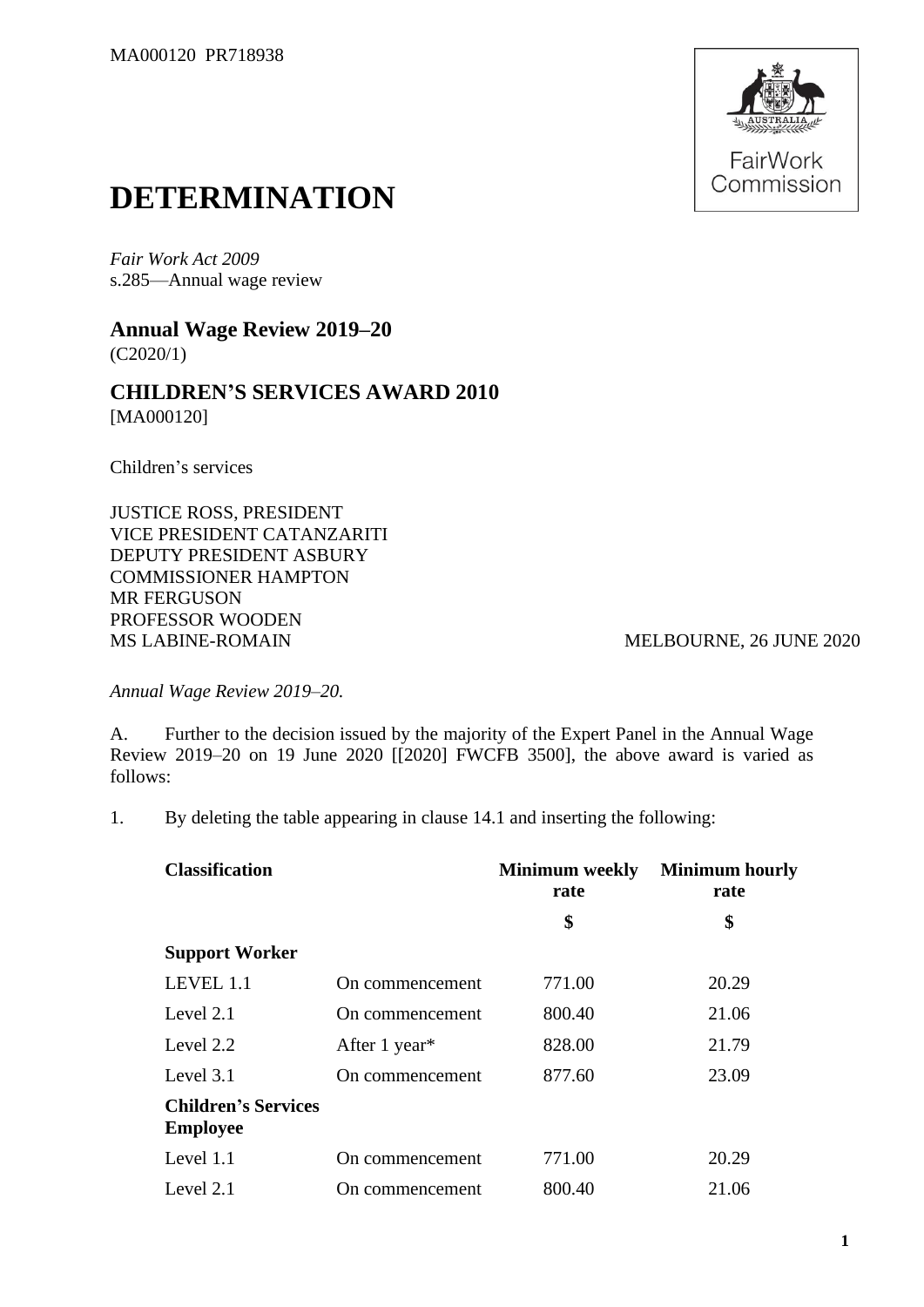| <b>Classification</b>                                      |                 | <b>Minimum weekly</b><br>rate | <b>Minimum hourly</b><br>rate |
|------------------------------------------------------------|-----------------|-------------------------------|-------------------------------|
|                                                            |                 | \$                            | \$                            |
| Level 2.2                                                  | After 1 year*   | 828.00                        | 21.79                         |
| Level $3A.1**$                                             | On commencement | 864.10                        | 22.74                         |
| Level $3A.2**$                                             | After 1 year*   | 877.60                        | 23.09                         |
| Level 3.1                                                  | On commencement | 877.60                        | 23.09                         |
| Level 3.2                                                  | After 1 year*   | 907.80                        | 23.89                         |
| Level 3.3                                                  | After 2 years*  | 936.40                        | 24.64                         |
| Level 3.4 (Diploma)                                        |                 | 988.20                        | 26.01                         |
| Level 4A.1                                                 | On commencement | 936.40                        | 24.64                         |
| Level 4A.2                                                 | After 1 year*   | 949.50                        | 24.99                         |
| Level 4A.3                                                 | After 2 years*  | 962.40                        | 25.33                         |
| Level 4A.4                                                 | After 3 years*  | 975.90                        | 25.68                         |
| Level 4A.5                                                 | After 4 years*  | 989.00                        | 26.03                         |
| Level 4.1                                                  | On commencement | 1033.80                       | 27.21                         |
| Level 4.2                                                  | After 1 year*   | 1049.60                       | 27.62                         |
| Level 4.3                                                  | After 2 years*  | 1065.20                       | 28.03                         |
| Level 5A.1                                                 | On commencement | 1081.00                       | 28.45                         |
| Level 5A.2                                                 | After 1 year*   | 1096.70                       | 28.86                         |
| Level 5A.3                                                 | After 2 years*  | 1112.20                       | 29.27                         |
| Level 5.1                                                  | On commencement | 1081.00                       | 28.45                         |
| Level 5.2                                                  | After 1 year*   | 1096.70                       | 28.86                         |
| Level 5.3                                                  | After 2 years*  | 1112.20                       | 29.27                         |
| Level $5.4***$                                             |                 | 1116.20                       | 29.37                         |
| Level 6A.1                                                 | On commencement | 1246.50                       | 32.80                         |
| Level 6A.2                                                 | After 1 year*   | 1262.00                       | 33.21                         |
| Level 6A.3                                                 | After 2 years*  | 1277.60                       | 33.62                         |
| <b>Children's Services</b><br>Employee-<br><b>Director</b> |                 |                               |                               |
| Level 6.1                                                  | On commencement | 1246.50                       | 32.80                         |
| Level 6.2                                                  | After 1 year*   | 1262.00                       | 33.21                         |
| Level 6.3                                                  | After 2 years*  | 1277.60                       | 33.62                         |
| Level 6.4                                                  | On commencement | 1325.30                       | 34.88                         |
| Level 6.5                                                  | After 1 year*   | 1337.40                       | 35.19                         |